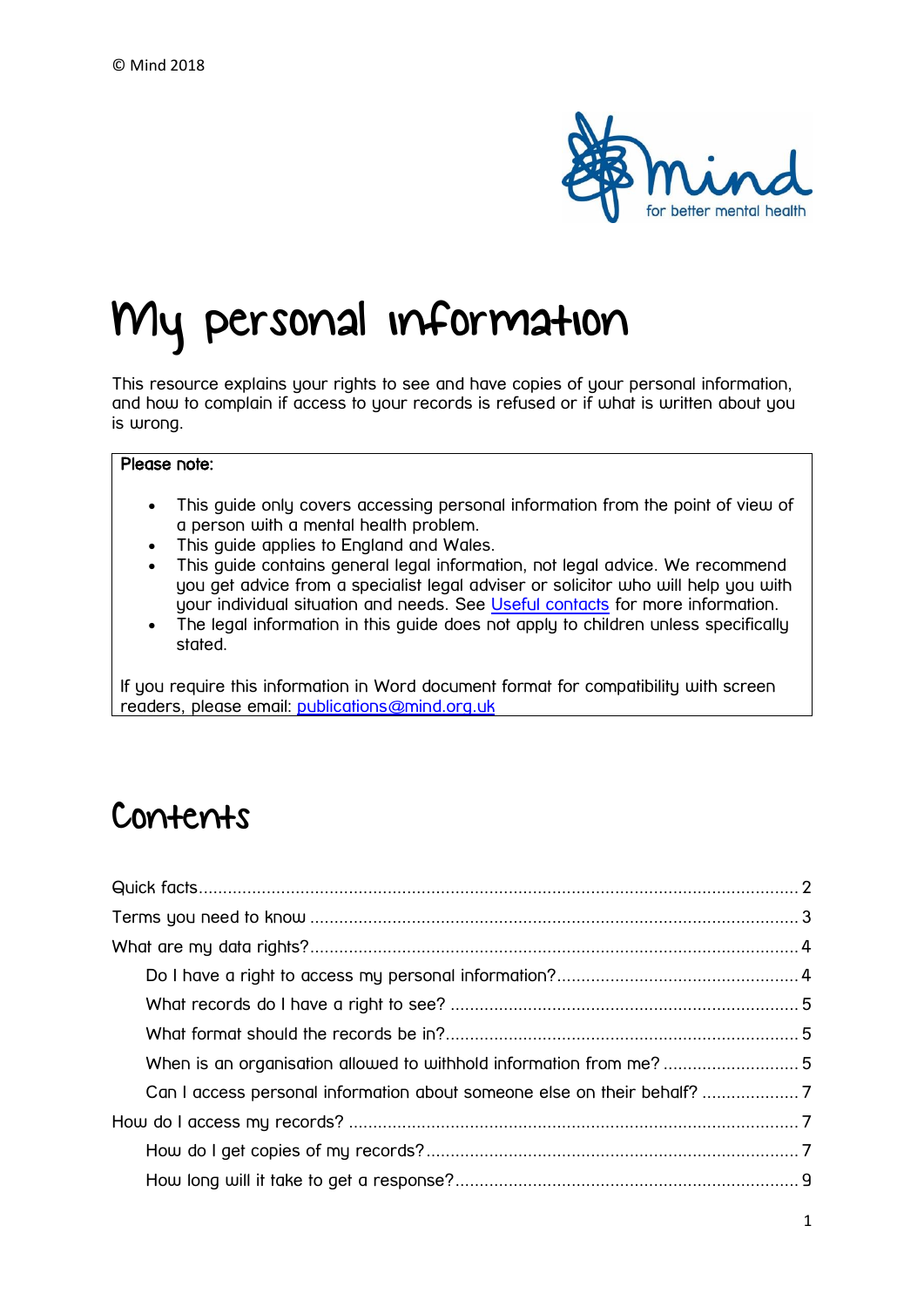| What can I do if an organisation doesn't send me everything I asked for?10    |  |
|-------------------------------------------------------------------------------|--|
| What can I do if an organisation takes too long to provide my information? 11 |  |
|                                                                               |  |
| Making a complaint to the Information Commissioner's Office (ICO) 12          |  |
|                                                                               |  |
|                                                                               |  |
|                                                                               |  |
|                                                                               |  |

## <span id="page-1-0"></span>Quick facts

- If you have a mental health problem you may want to see what information an organisation keeps on file about you (including employers, doctors, hospitals, social services and the police).
- You usually have a legal right to access [personal information](https://www.mind.org.uk/information-support/new-legal-publications/my-personal-information-know-your-rights/terms-you-need-to-know/#Personal_information) (sometimes called personal data) held about you by an organisation. This right is protected by the [Data Protection Act 1998](https://www.mind.org.uk/information-support/new-legal-publications/my-personal-information-know-your-rights/terms-you-need-to-know/#Data_Protection_Act_1998) and [General Data Protection Regulation](https://www.mind.org.uk/information-support/legal-rights/personal-information/terms-you-need-to-know/#GDPR) (GDPR)
- There are some situations where an organisation is allowed to withhold your [personal information](https://www.mind.org.uk/information-support/legal-rights/personal-information/my-personal-data-rights/#exceptions) from you (not share it).
- To [access your personal information](https://www.mind.org.uk/information-support/legal-rights/personal-information/how-to-ask-for-your-personal-data/) you need to make a request in writing, called a [subject access request.](https://www.mind.org.uk/information-support/new-legal-publications/my-personal-information-know-your-rights/terms-you-need-to-know/#Subject_Access_Request)
- As of 25th May 2018 organisations have [one calendar month to respond](https://www.mind.org.uk/information-support/legal-rights/personal-information/how-do-i-get-copies/#two) to your subject access request, and they are [not usually allowed to charge you a fee](https://www.mind.org.uk/information-support/legal-rights/personal-information/how-do-i-get-copies/#three) for supplying your data. (Before this date the time limit was 40 days, and they could charge you up to £50.)
- If your request is refused or ignored, you should [write to the organisation](https://www.mind.org.uk/information-support/new-legal-publications/my-personal-information-know-your-rights/what-if-i-dont-get-what-i-asked-for/#one) to remind them of their obligations. If they still don't give you what you've asked for, you should [complain to the organisation.](https://www.mind.org.uk/information-support/new-legal-publications/my-personal-information-know-your-rights/what-if-i-dont-get-what-i-asked-for/#one)
- If you don't receive a satisfactory response to your complaint, you can complain to [the Information Commissioner's Office \(ICO\)](https://www.mind.org.uk/information-support/new-legal-publications/my-personal-information-know-your-rights/how-can-i-complain/#one).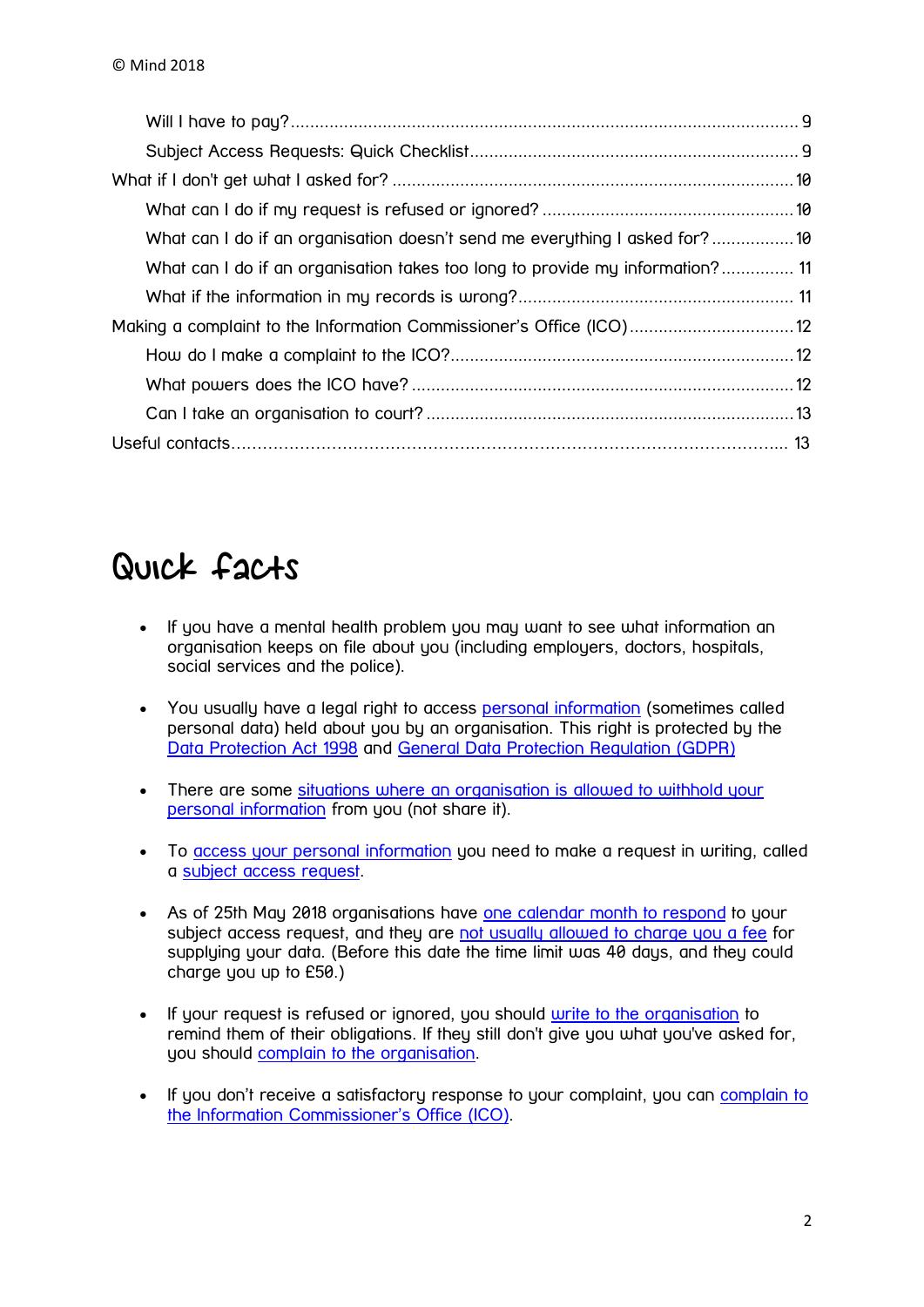# <span id="page-2-0"></span>Terms you need to know

| Term                        | Meaning                                                                                                                                                                                                                                                                                                                                                                               |
|-----------------------------|---------------------------------------------------------------------------------------------------------------------------------------------------------------------------------------------------------------------------------------------------------------------------------------------------------------------------------------------------------------------------------------|
| Advocate                    | An advocate is a person who can both listen to you and speak<br>for you in times of need. Having an advocate can be helpful in<br>situations where you are finding it difficult to make your views<br>known, or to make people listen to them and take them into<br>account.                                                                                                          |
|                             | Find out more on our <i>advocacy information page</i> .                                                                                                                                                                                                                                                                                                                               |
| Attorney                    | An attorney is a person over the age of 18 whom you have<br>appointed to make decisions on your behalf about your welfare<br>and/or your property and financial affairs. You need an attorney<br>if you are unable to make such decisions yourself. If you do not<br>have the capacity to appoint an attorney, the Court of Protection<br>will appoint a deputy to perform this role. |
|                             | A health and welfare attorney makes decisions about<br>things like your daily routine, your medical care, where<br>you live and, if you specially request this, whether you<br>should have life-sustaining treatment.<br>A property and financial affairs attorney makes decisions<br>about things like paying bills, collecting benefits and<br>selling your home.                   |
| Capacity                    | 'Capacity' means the ability to understand information and make<br>decisions about your life. Sometimes it can also mean the ability<br>to communicate decisions about your life.                                                                                                                                                                                                     |
|                             | If you do not understand the information and are unable to make<br>a decision about your care, for example, you are said to lack<br>capacity.                                                                                                                                                                                                                                         |
|                             | See our legal pages on <u>the Mental Capacity Act 2005</u> for more<br>information.                                                                                                                                                                                                                                                                                                   |
| Court of Protection         | The Court of Protection makes decisions and appoints deputies<br>to act on your behalf if you are unable to make decisions about<br>your personal health, finance or welfare.                                                                                                                                                                                                         |
| Data Protection Act<br>1998 | The Data Protection Act 1998 is the law that gives you rights to<br>look at and have copies of information held about you by various<br>organisations and agencies.                                                                                                                                                                                                                   |
| Data subject                | This is the person to whom the information relates. If you want<br>to access information held about you, then you are the data<br>subject.                                                                                                                                                                                                                                            |
| <b>Enforcement notice</b>   | A document sent to an organisation by the <b>Information</b><br>Commissioner's Office setting out the action it needs to take to<br>comply with its obligations under the Data Protection Act 1998.<br>Failure to comply with an enforcement notice is a criminal<br>offence which can result in a fine.                                                                              |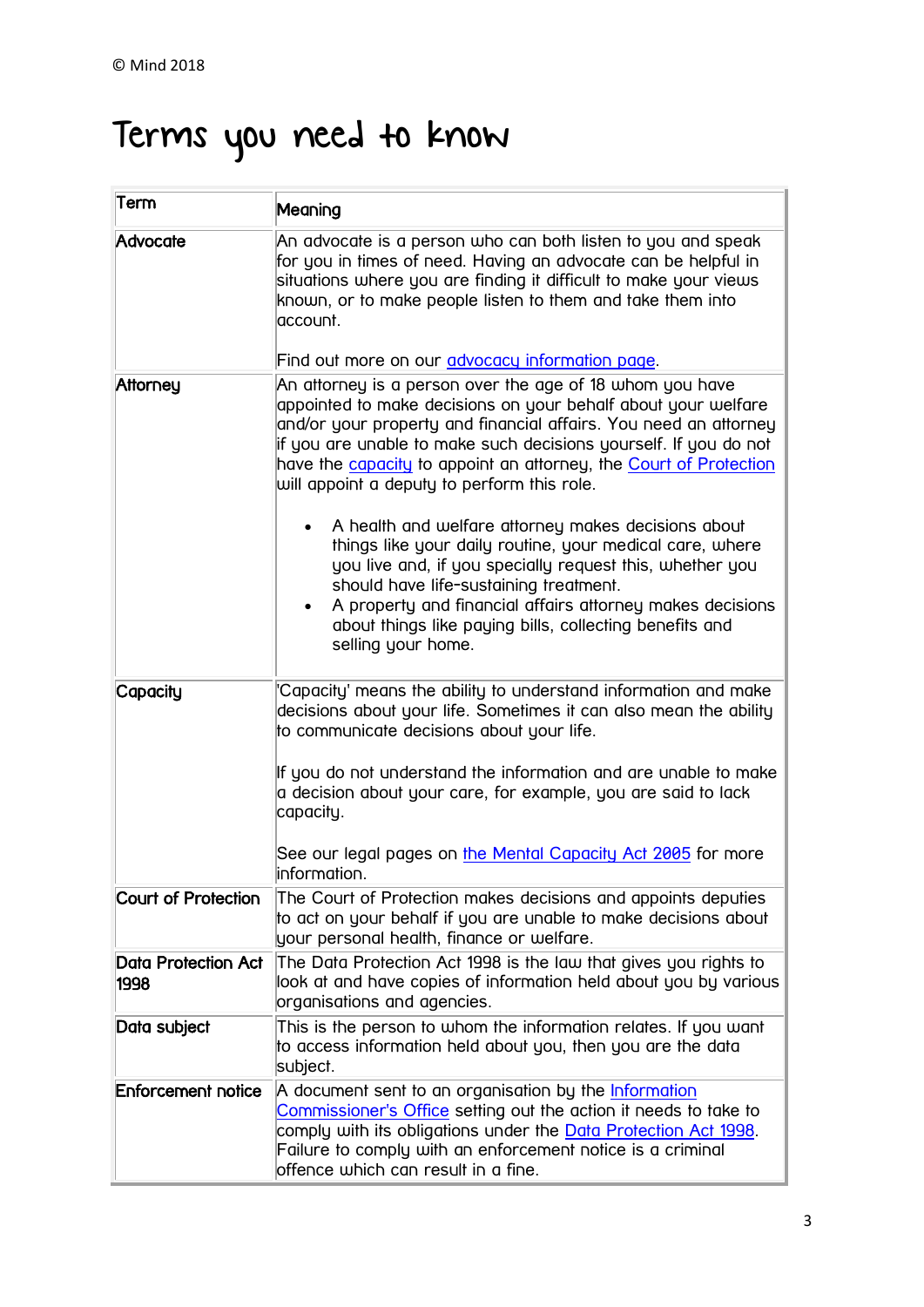| General Data<br>Protection<br><b>Regulation (GDPR)</b> | Regulations in force from 25th May 2018 which tell organisations<br>how they can use your personal information. Also gives you<br>rights to access, correct and erase personal information held<br>about you.                                                                            |
|--------------------------------------------------------|------------------------------------------------------------------------------------------------------------------------------------------------------------------------------------------------------------------------------------------------------------------------------------------|
| <b>Health record</b>                                   | Any record of information relating to your physical or mental<br>health that has been made by or on behalf of a health<br>professional.                                                                                                                                                  |
| Inaccurate data                                        | Information that is incorrect or misleading as to any matter of<br>fact.                                                                                                                                                                                                                 |
| Information<br>Commissioner's<br>Office (ICO)          | The independent body responsible for making sure that<br>organisations comply with their obligations under the Data<br>Protection Act 1998.                                                                                                                                              |
| Manifestly<br>unfounded or<br>excessive                | If you make a subject access request that is 'manifestly<br>unfounded or excessive' the organisation can refuse or ask you<br>to pay a fee. This could include where your request is for an<br>unnecessarily large amount of information or is the same as a<br>recent request you made. |
| Personal<br>information (or<br>personal data)          | Information which relates to you in such a way that you can be<br>identified from the information. It might be held on computers, in<br>emails, be printed, in handwritten documents, in photographic<br>images, videos or audio recordings.                                             |
| Redact                                                 | This means removing the relevant information. It can be done by<br>crossing through the relevant information with a black marker<br>pen and then photocopying the document or by using a<br>computerised programme specially designed for this purpose.                                  |
| Subject access<br>request (SAR)                        | A written request to an organisation asking for details of the<br>personal information they hold about you.                                                                                                                                                                              |

## <span id="page-3-0"></span>What are my data rights?

### <span id="page-3-1"></span>Do I have a right to access my personal information?

Yes, you have a legal right to access [personal information](https://www.mind.org.uk/information-support/new-legal-publications/my-personal-information-know-your-rights/terms-you-need-to-know/#Personal_information) held about you by an organisation.

This right is protected by the [Data Protection Act 1998](https://www.mind.org.uk/information-support/new-legal-publications/my-personal-information-know-your-rights/terms-you-need-to-know/#Data_Protection_Act_1998) and [General Data Protection](https://www.mind.org.uk/information-support/legal-rights/personal-information/terms-you-need-to-know/#GDPR)  [Regulation](https://www.mind.org.uk/information-support/legal-rights/personal-information/terms-you-need-to-know/#GDPR) (GDPR). These deal with your rights regarding information held about you by various organisations and agencies, including:

- $-$  GPs
- hospitals
- social services
- the police
- your employer
- the Department for Work and Pensions.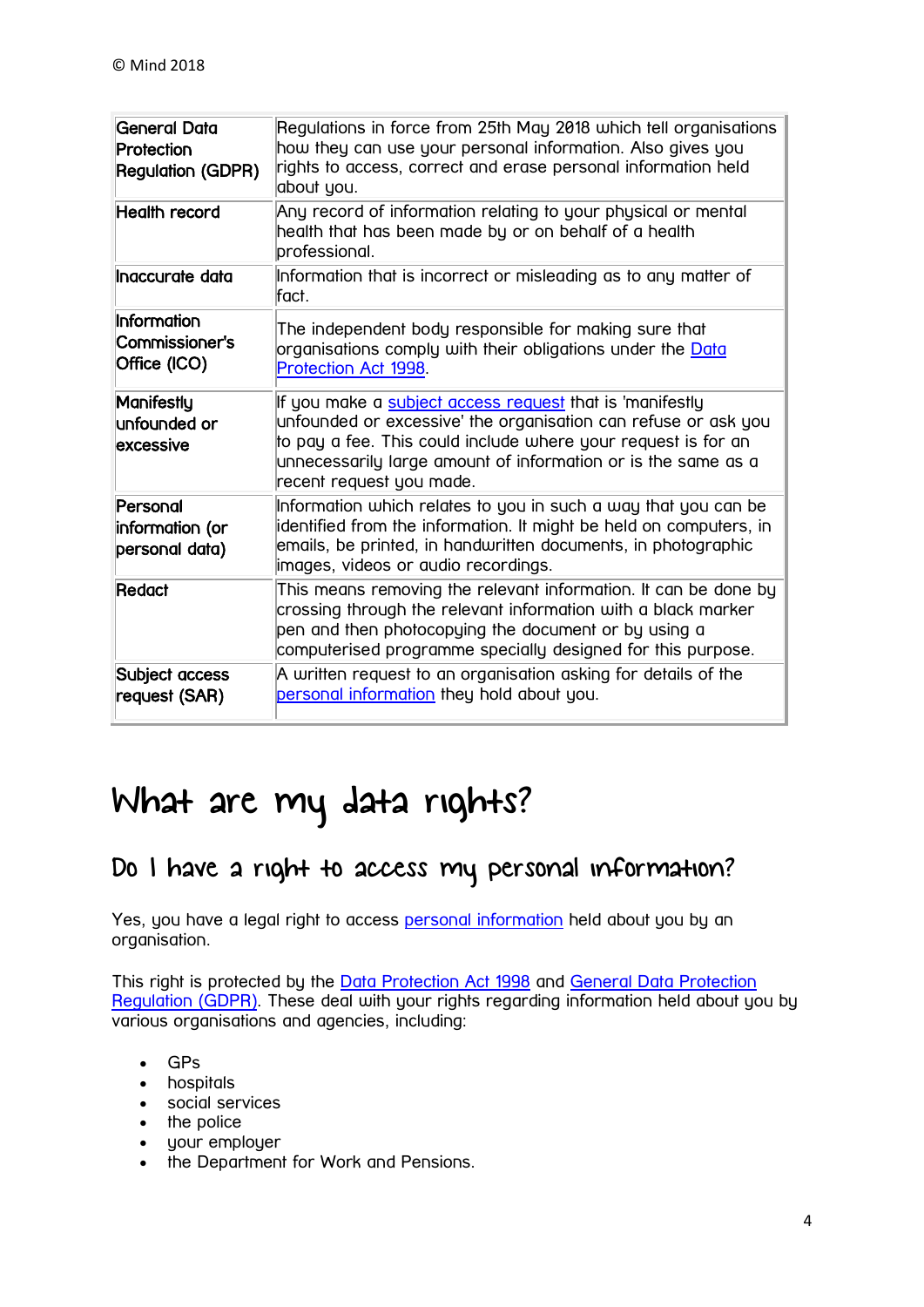However, there are some [situations where an organisation is allowed to withhold](https://www.mind.org.uk/information-support/legal-rights/personal-information/your-personal-data-rights/#exceptions)  [personal information from you](https://www.mind.org.uk/information-support/legal-rights/personal-information/your-personal-data-rights/#exceptions) (not share it).

### <span id="page-4-0"></span>What records do I have a right to see?

You have the right to ask an organisation:

- what, if any, [personal information](https://www.mind.org.uk/information-support/new-legal-publications/my-personal-information-know-your-rights/terms-you-need-to-know/#Personal_information) it holds about you
- why it holds that information
- who it may be sharing your information with
- where the information came from
- for an explanation of any technical or complicated terms relating to the information.

You also have the right to see the information held about you and/or to be given copies of it. This includes both computerised and paper records.

### <span id="page-4-1"></span>What format should the records be in?

The organisation must provide copies of your records in a permanent form (for example photocopies, or digital copies on a USB memory stick or on a disk) – unless you have agreed to the information being provided in some other way (for example, viewing it at the organisation's offices).

If you want the information in a particular format (such as on an encrypted USB memory stick), it's worth saying so when first [making your request.](https://www.mind.org.uk/information-support/legal-rights/personal-information/how-to-ask-for-your-personal-data/)

### <span id="page-4-2"></span>When is an organisation allowed to withhold information

### from me?

There are some specific situations where organisation is allowed to withhold personal information from you (not share it). These include:

- if your request is ['manifestly unfounded or excessive'](https://www.mind.org.uk/information-support/legal-rights/personal-information/your-personal-data-rights/#MUE)
- if it includes personal information about someone else [\(third party information\)](https://www.mind.org.uk/information-support/legal-rights/personal-information/your-personal-data-rights/#thirdparty)
- if sharing it would be likely to [cause serious harm to you or another person](https://www.mind.org.uk/information-support/legal-rights/personal-information/your-personal-data-rights/#harm)
- if sharing it would make it harder for the police to prevent crime or prosecute [criminals.](https://www.mind.org.uk/information-support/legal-rights/personal-information/your-personal-data-rights/#crime)

If an organisation is refusing to share information with you for one of these reasons, they should write to you and explain why.

#### Manifestly unfounded or excessive requests

Organisations must usually make proper efforts to find all the information you have requested. They can't refuse your request purely because it will be inconvenient for them or require some work.

However, they don't have to comply with any requests that are 'manifestly unfounded or excessive'. This could apply if: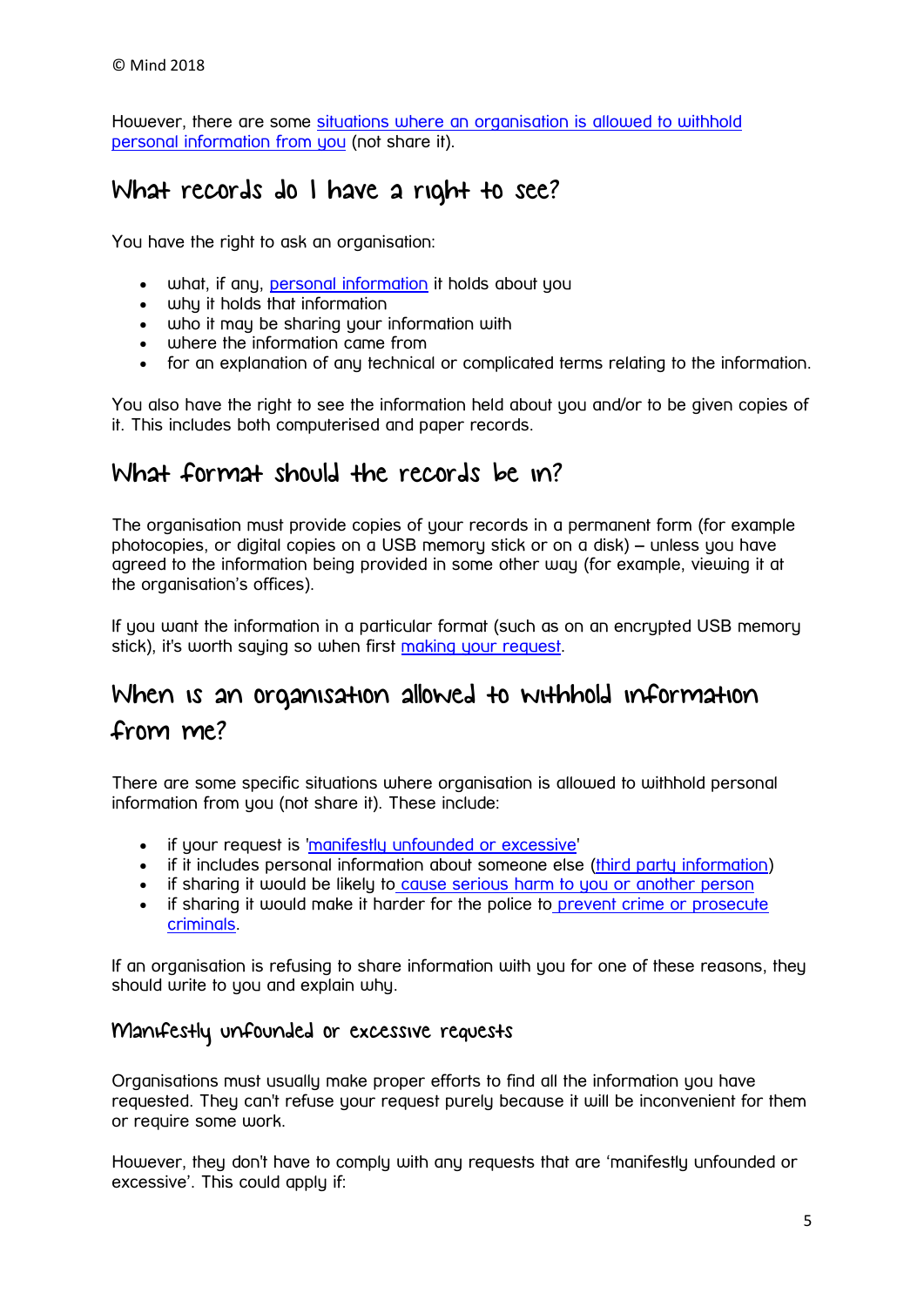- you request more information than you actually need
- you make repeated requests for the same information.

If an organisation thinks your request is excessive it should ask you to be more specific rather than refuse you outright.

#### Example

Keeva is unhappy about a visit from her social worker two months ago and is thinking about making a complaint. She has requested a copy of her social services file, which goes back over twenty years. If Keeva only needs the information for the complaint the local authority might say that her request is excessive. If Keeva needs all of her records she should explain why in a letter.

### Third party information

If the records you have requested about yourself also include personal information about someone else (a third party), the organisation doesn't have to share it unless:

- the other person mentioned has agreed for the information to be shared, or
- it's reasonable for the organisation to share the information anyway without the other person's agreement. To make this decision the organisation has to weigh up your right to see your information against the other person's right for information about them to be kept confidential.

One way around this problem may be for the organisation to [redact](https://www.mind.org.uk/information-support/new-legal-publications/my-personal-information-know-your-rights/terms-you-need-to-know/#Redact) information that would identify the third party (so you couldn't see those bits, but could still see everything else).

But information that identifies a health or social care professional should not usually be redacted (for example, the names of doctors who conducted an assessment under the Mental Health Act).

#### Serious harm to you or another person

You usually have the right to see your [health records](https://www.mind.org.uk/information-support/legal-rights/personal-information/terms-you-need-to-know/#record) (sometimes called medical records) and any information held about you by social services.

The exception to this is if sharing that information with you would be likely to cause serious harm to your mental or physical health, or that of another person.

An organisation can only use this as a reason for not sharing your information after assessing how likely it would be to cause you or another person serious harm. This would usually involve consulting with the health professional responsible for your care (or the care of the person they're concerned about).

You can find information on how to access medical records on the [NHS Choices website.](http://www.nhs.uk/chq/pages/1309.aspx?categoryid=68)

#### Example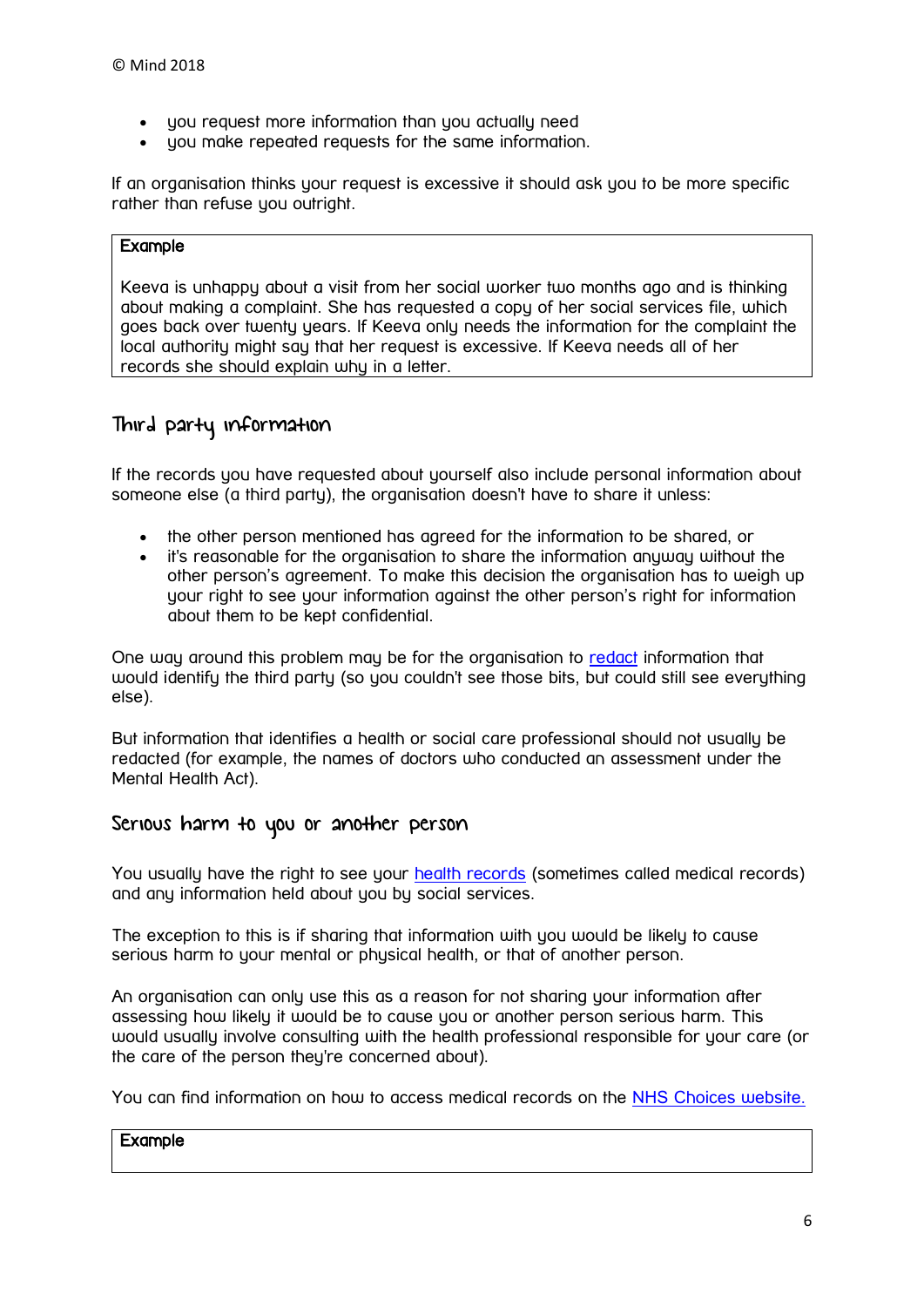Amir is 16 years old. He is looked after by social services under a Care Order. Amir has a history of self-harming following contact visits with his birth family. He's not seen his birth family for 6 months and has not self-harmed during this time.

Amir asks to read his social services records. But his social worker is concerned that there's information in these records about Amir's birth family which may distress him and lead to him self-harming again.

In this situation, social services may choose not to share some of Amir's social services records with him as it may cause serious harm to his mental or physical health. Alternatively they could invite Amir to look at his records at the social services offices, with the support of his social worker.

#### Preventing crime or prosecuting criminals

You usually have the right to find out what personal information is held about you by the police.

However, the police don't have to share your information with you if doing so would be likely to make it harder for them to:

- prevent or detect crime for example, where the information is relevant to an ongoing police investigation
- capture or prosecute offenders.

### <span id="page-6-0"></span>Can I access personal information about someone else on their behalf?

You usually don't have the right to access personal information about other people.

The exceptions are:

- If you manage the affairs of a person who lacks [capacity,](https://www.mind.org.uk/information-support/new-legal-publications/my-personal-information-know-your-rights/terms-you-need-to-know/#Capacity) (as an attorney or someone appointed by the [Court of Protection\)](https://www.mind.org.uk/information-support/new-legal-publications/my-personal-information-know-your-rights/terms-you-need-to-know/#Court_of_Protection). In this case you should be able to access that person's information on their behalf. You will need to provide the organisation with copies of appropriate paperwork to show that you have this authority.
- If you are a parent with parental responsibility. In this case you can access [personal information](https://www.mind.org.uk/information-support/new-legal-publications/my-personal-information-know-your-rights/terms-you-need-to-know/#Personal_information) on behalf of your children, but the subject access rights are the child's. If the child understands what it means to make a [subject access](https://www.mind.org.uk/information-support/new-legal-publications/my-personal-information-know-your-rights/terms-you-need-to-know/#Subject_Access_Request)  [request](https://www.mind.org.uk/information-support/new-legal-publications/my-personal-information-know-your-rights/terms-you-need-to-know/#Subject_Access_Request) and how to interpret the information they receive as a result, the organisation would expect the subject access request to be made by the child.

## <span id="page-6-1"></span>How do I access my records?

<span id="page-6-2"></span>How do I get copies of my records?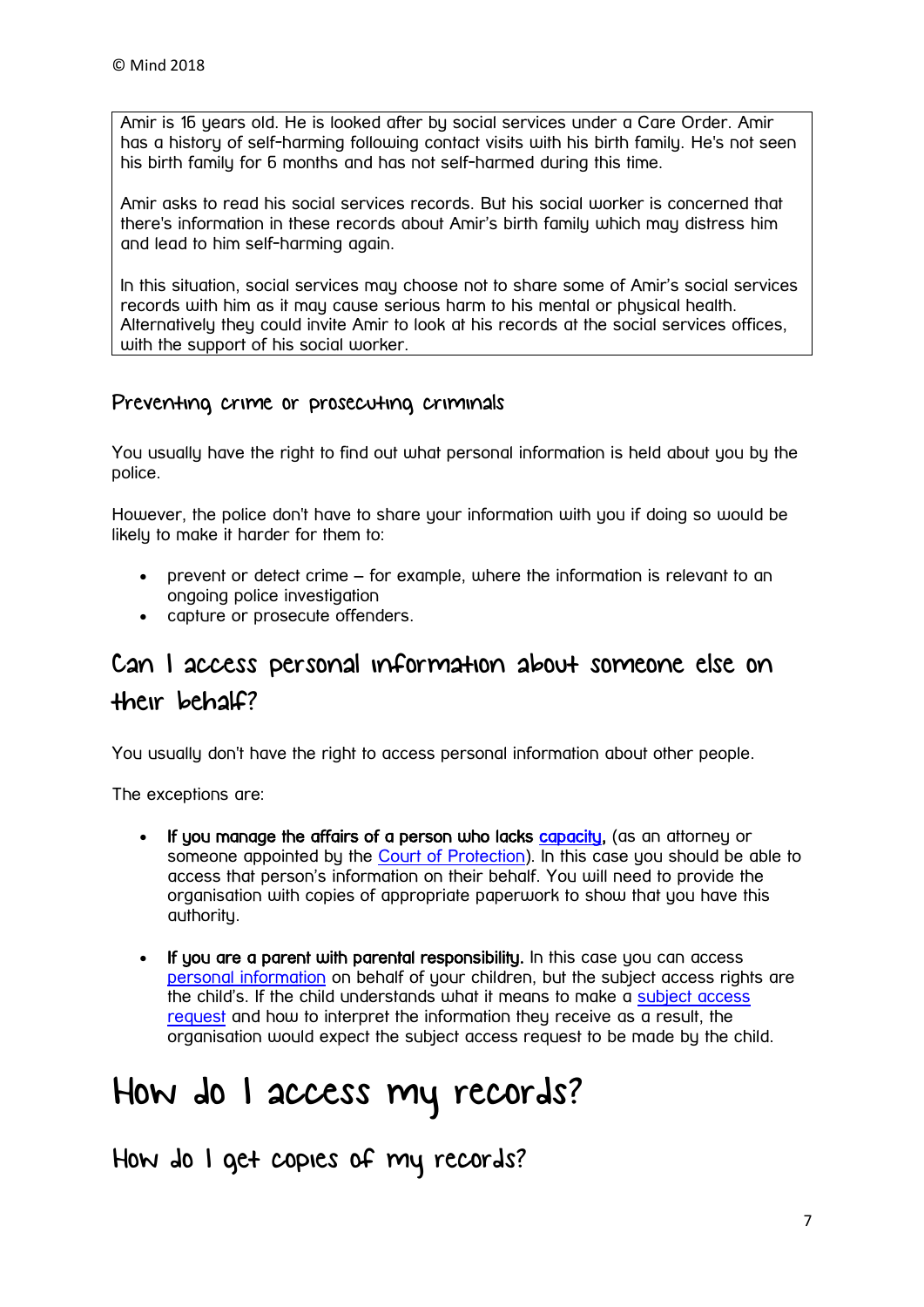You almost always need to make a request to see your records in writing. This is called a subject access request (SAR).

A subject access request can be:

an email or a letter requesting copies of your records

#### Sample subject access request letter

Download a sample subject access request letter [\(Word doc](https://www.mind.org.uk/media/927394/letter-template-1.docx) or [PDF\)](https://www.mind.org.uk/media/927395/letter-template-1.pdf).

- a standard form an organisation may have to request access to records
- a non-standard form, such as through an organisation's website or social media account – for example Facebook or Twitter. However, this may lead to a delay in your request being dealt with, as it's unlikely that the team responsible for social media will be the same team responsible for dealing with subject access requests. This means they may not recognise your request as a subject access request. There may also be practical difficulties in relation to you being able to prove your identity if you make your request in this way.

Under [equality law](https://www.mind.org.uk/information-support/legal-rights/disability-discrimination/terms-you-need-to-know/#equalityact) organisations have a legal duty to make their services accessible. If your mental health problem makes it impossible (or unreasonably difficult) for you to make a request in writing, an organisation may have to make a [reasonable adjustment](https://www.mind.org.uk/information-support/legal-rights/disability-discrimination/terms-you-need-to-know/#reasonableadjustment) to its normal data protection policy. This could mean that it treats a verbal request as a valid subject access request.

When preparing your subject access request:

- Provide enough detail about the records you wish to see. If your request is too vague, the organisation might ask you to be more specific. This could cause a delay in getting the information you want.
- $\bullet$  Think about exactly what you want to see  $-$  for example your social services records for a particular period of time or medical records held by a particular doctor.
- Avoid asking for information that is too general for example "all information that the Council holds about me". Although you can ask for this, you may end up with information that is not relevant. It might be better to ask for all of the records held by a particular service or department – for example "all of my social services records" or "a copy of my personnel file". It's a good idea to mention that you're making a [subject access request](https://www.mind.org.uk/information-support/new-legal-publications/my-personal-information-know-your-rights/terms-you-need-to-know/#Subject_Access_Request) under the Data Protection Act 1998.
- Send your request by recorded delivery or by email. This will mean that you have proof of the date your request was sent. You should also keep a copy of your letter or subject access request form, and any other relevant correspondence. This will be important evidence if you need to [make a complaint.](https://www.mind.org.uk/information-support/legal-rights/personal-information/complaining-to-the-ico/)
- Provide proof of identity. The organisation needs to make sure that you are who you say you are. You might be asked for a photocopy of your passport, driving license or a utility bill. However, if the person you make the request to knows you well, you shouldn't need to provide detailed proof of your identity.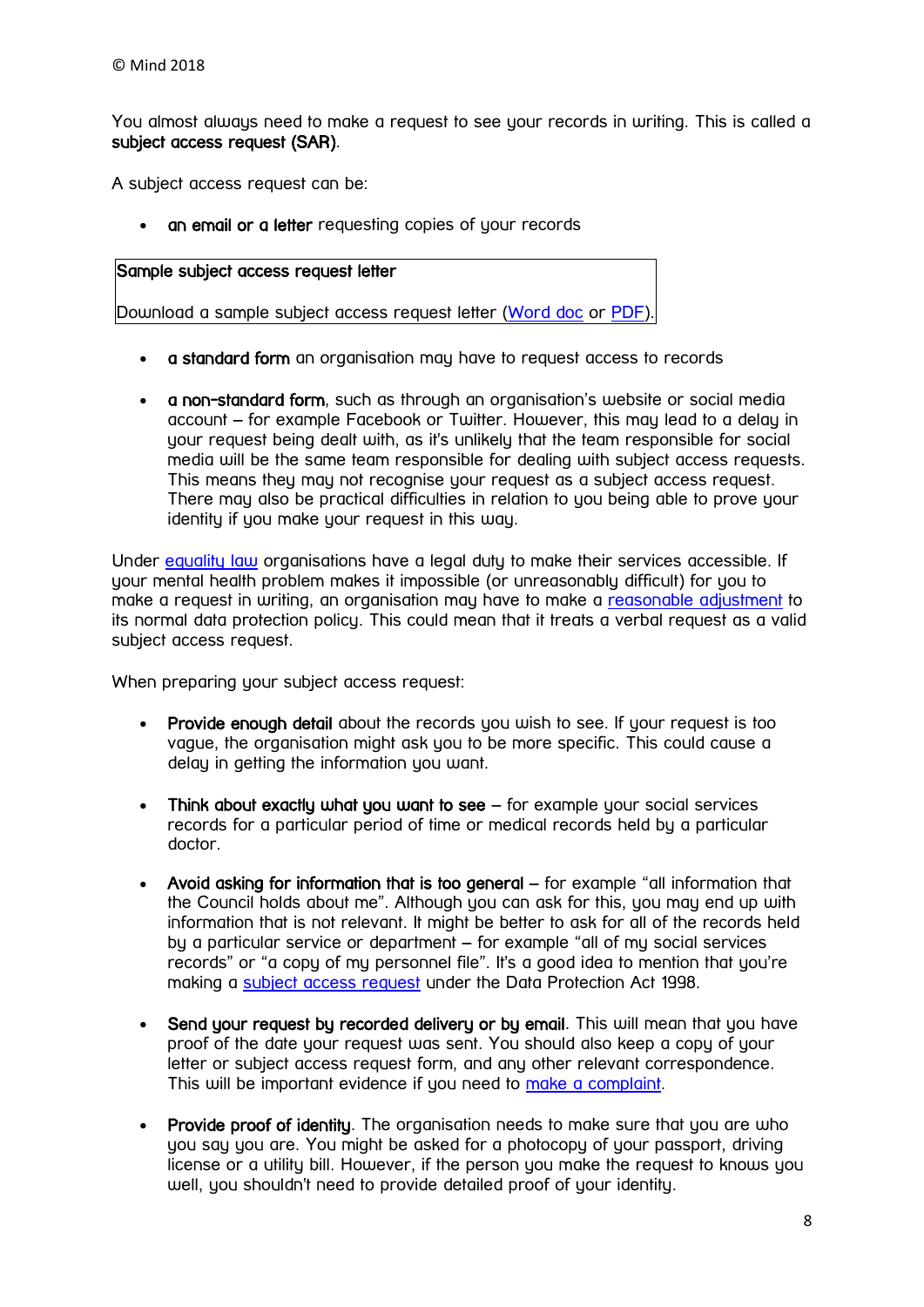### <span id="page-8-0"></span>How long will it take to get a response?

As of 25th May 2018, organisations have one calendar month to respond to your [subject](https://www.mind.org.uk/information-support/new-legal-publications/my-personal-information-know-your-rights/terms-you-need-to-know/#Subject_Access_Request)  [access request](https://www.mind.org.uk/information-support/new-legal-publications/my-personal-information-know-your-rights/terms-you-need-to-know/#Subject_Access_Request) starting from the day they receive your request (before this date the time limit was 40 days).

If the organisation thinks that your request is very complicated then it can extend this to three months, but they must write to you to explain why the extension is necessary.

### <span id="page-8-1"></span>Will I have to pay?

As of 25th May 2018, organisations are not allowed to charge a fee for supplying your data unless your request is [manifestly unfounded or excessive](https://www.mind.org.uk/information-support/legal-rights/personal-information/your-personal-data-rights/#MUE) (before this date organisations could charge up to £50.00).

If an organisation decides it is appropriate to charge you for an excessive request, the amount must be based on how much it will actually cost them to fulfil your request.

### <span id="page-8-2"></span>Subject Access Requests: Quick Checklist

- 1. Think about the personal information you wish to see.
- 2. Identify which organisation holds this.
- 3. Check their website or call them to find out:
	- who to send the [subject access request](https://www.mind.org.uk/information-support/new-legal-publications/my-personal-information-know-your-rights/terms-you-need-to-know/#Subject_Access_Request) to
	- whether the organisation has a standard subject access request form
	- what form of proof of identification the organisation needs.

4. Draft your subject access request letter or complete the form (if the organisation has one).

5. Send to the relevant contact at the organisation with proof of identification. Ideally, send the request by recorded delivery so that you can track the request.

6. Keep a copy of the letter or subject access request form you have sent.

7. Put the deadline for them to get back to you in your diary – one calendar month after receipt by the organisation.

Tip: If you can send appropriate proof of identity at the same time as making your subject access request, it should make the process quicker.

#### Example

Audrey experiences severe anxiety and depression. She also has a diagnosis of rheumatoid arthritis.

For some years now, Audrey has received support from social services with daily living tasks, including bathing, managing her money and getting out and about in the community.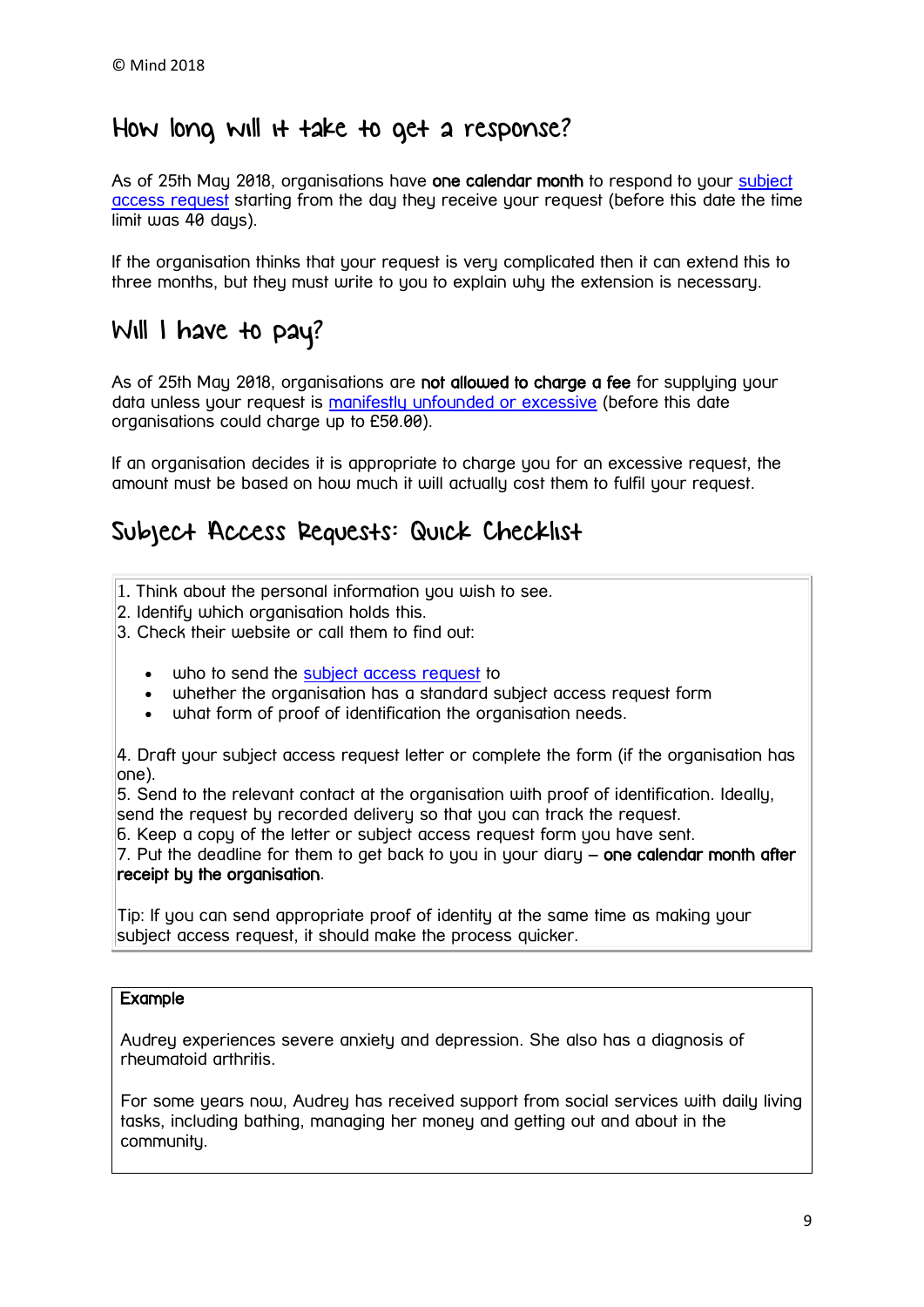Her package of care has recently been cut by social services. Audrey has an [advocate](https://www.mind.org.uk/information-support/new-legal-publications/my-personal-information-know-your-rights/terms-you-need-to-know/#advocate) who is going to assist her with making a complaint about this.

The advocate has suggested that it would be a good idea for Audrey to get copies of her social services records. Audrey has received support from social services for the past 15 years, so her records are likely to be extensive.

The decision was made 6 weeks ago. Audrey will need to see the records that relate to this decision and there will probably be records from before the date of the decision which are relevant. However, she is unlikely to need copies of her social services records in their entirety.

Audrey could make a request for copies of her records from the past 6 months. She may not need to provide proof of identity if she makes the request to her social worker as her social worker knows her well.

## <span id="page-9-0"></span>What if I don't get what I asked for?

### <span id="page-9-1"></span>What can I do if my request is refused or ignored?

You should always receive a response of some kind to a [subject access request.](https://www.mind.org.uk/information-support/new-legal-publications/my-personal-information-know-your-rights/terms-you-need-to-know/#Subject_Access_Request) Even if the organisation holds no information about you, or it has a [reason to withhold your](https://www.mind.org.uk/information-support/legal-rights/personal-information/my-personal-data-rights/#exceptions)  [information](https://www.mind.org.uk/information-support/legal-rights/personal-information/my-personal-data-rights/#exceptions) from you (not share it), it must still write to you and explain that this is the case.

If more than one month has passed since you made your subject access request and you've not heard anything back, you should follow these steps:

- Step 1: Write to the organisation reminding them of your request, and of their obligations under [General Data Protection Regulation](https://www.mind.org.uk/information-support/legal-rights/personal-information/terms-you-need-to-know/#GDPR) (GDPR). The [Information](https://www.mind.org.uk/information-support/new-legal-publications/my-personal-information-know-your-rights/terms-you-need-to-know/#Information_Commissioners_Office)  [Commissioner's Office](https://www.mind.org.uk/information-support/new-legal-publications/my-personal-information-know-your-rights/terms-you-need-to-know/#Information_Commissioners_Office) (ICO) have a standard template letter for this [here on their](http://ico.org.uk/for_the_public/personal_information)  [website](http://ico.org.uk/for_the_public/personal_information) (scroll down to 'What can I do if the organisation does not respond?'). It's a good idea to set the organisation a further reasonable deadline for responding to your request – for example 7 or 14 days.
- Step 2: Make a complaint to the organisation. If you still don't hear back from them after writing to them to remind them of their obligation, you should complain directly to them using their complaints process.
- Step 3: Complain to the Information Commissioner's Office (ICO). If you aren't happy with their response to your complaint, and you still believe that they should share the information you've asked for, you can [complain to the ICO.](https://www.mind.org.uk/information-support/new-legal-publications/my-personal-information-know-your-rights/how-can-i-complain/#top)

<span id="page-9-2"></span>What can I do if an organisation doesn't send me everything I asked for?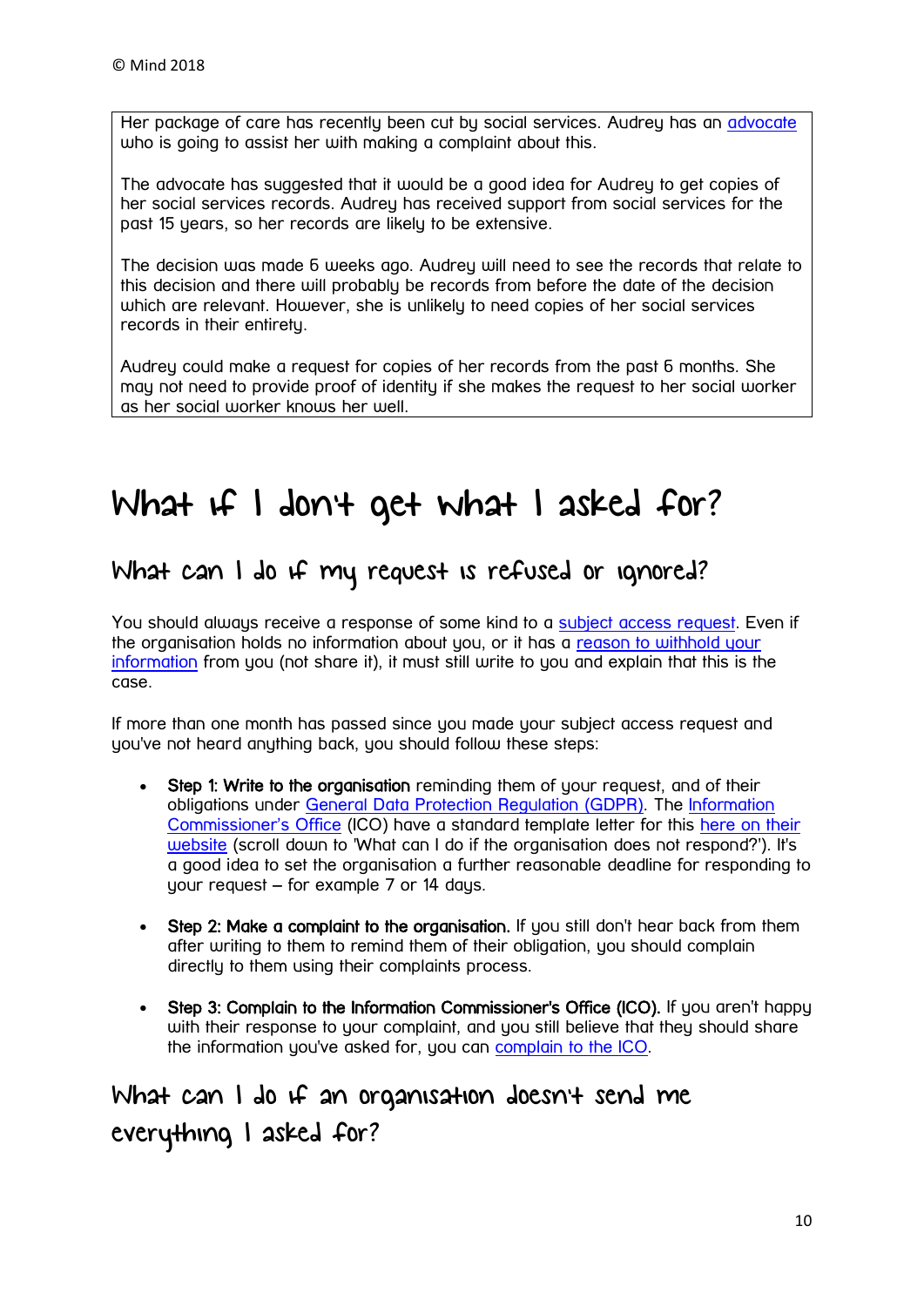You should write back to the organisation explaining what information you think is missing. You should be as specific as possible.

#### Template letter

The [ICO website](https://ico.org.uk/for-the-public/personal-information) has a template letter you can use (scroll down to 'What can I do if I believe the organisation has not sent me all the information I am entitled to?').

If you aren't happy with the organisation's response, and you still believe that it has failed to share all of the information you asked for, you can [complain to the ICO.](https://www.mind.org.uk/information-support/new-legal-publications/my-personal-information-know-your-rights/how-can-i-complain/#one)

### <span id="page-10-0"></span>What can I do if an organisation takes too long to provide my information?

There is a [one month time limit](https://www.mind.org.uk/information-support/legal-rights/personal-information/how-do-i-get-copies/#two) to provide the information you ask for. If an organisation takes any longer than this, you can report it to the [ICO](https://www.mind.org.uk/information-support/new-legal-publications/my-personal-information-know-your-rights/terms-you-need-to-know/#Information_Commissioners_Office) using [this form on its website.](http://ico.org.uk/concerns/getting/report_concern)

If the ICO receives many reports from different individuals about a particular organisation's failure to meet the one month time limit, they may take action against the organisation for failing to meet its obligations under [GDPR.](https://www.mind.org.uk/information-support/legal-rights/personal-information/terms-you-need-to-know/) Find out more about [how the](http://ico.org.uk/enforcement)  [ICO ensures organisations meet their information rights obligations.](http://ico.org.uk/enforcement)

### <span id="page-10-1"></span>What if the information in my records is wrong?

Under [GDPR](https://www.mind.org.uk/information-support/legal-rights/personal-information/terms-you-need-to-know/) you have a right to 'rectification' of your records. This means that if something in your records is wrong, you can ask to have it corrected. Your request doesn't need to be in writing but it may be helpful if it is.

The organisation has one month to respond to your request. If they think your request is [manifestly unfounded or excessive](https://www.mind.org.uk/information-support/legal-rights/personal-information/your-personal-data-rights/#MUE) they may charge you a fee or refuse your request.

#### However, there's a difference between information that is wrong and information that you disagree with.

If you disagree with a medical opinion in your health records:

- You cannot force the organisation to change or remove the record. This is because it's a record of an opinion expressed by a medical professional at a particular point in time. Even if their opinion is proved wrong at a later date (for example, if your diagnosis is revised), the old record won't necessarily be removed.
- You can ask for a note to be added to your record. You can write to the organisation that holds your health records and ask that a note is added, stating that you disagree with the views expressed. If the organisation refuses to record your objections, you can [make a complaint to the ICO.](https://www.mind.org.uk/information-support/new-legal-publications/my-personal-information-know-your-rights/how-can-i-complain/#one)

If you're not happy with their response, you can [make a complaint to the ICO.](https://www.mind.org.uk/information-support/new-legal-publications/my-personal-information-know-your-rights/how-can-i-complain/#one)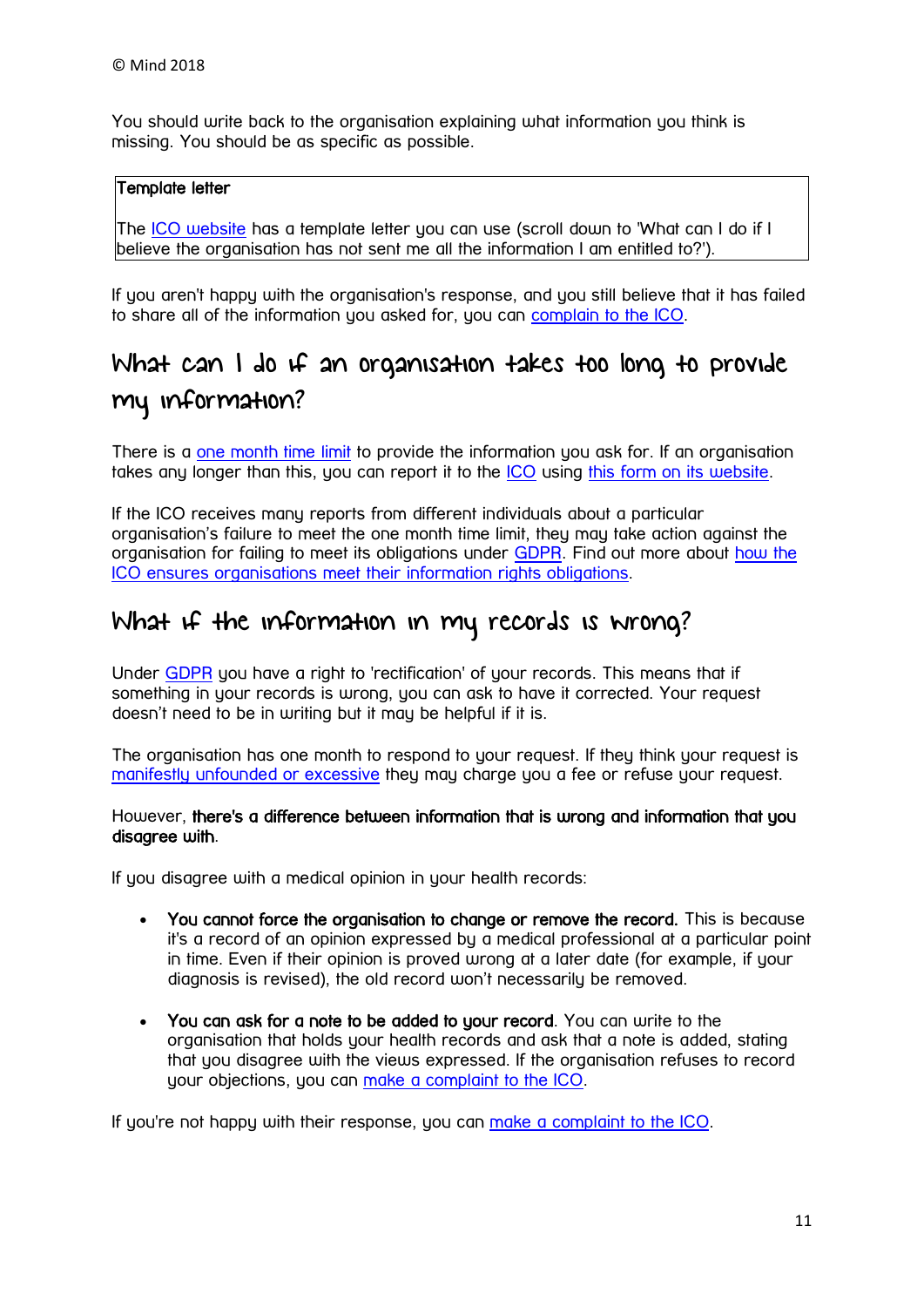## <span id="page-11-0"></span>Making a complaint to the Information Commissioner's Office (ICO)

### <span id="page-11-1"></span>How do I make a complaint to the ICO?

The [Information Commissioner's Office](https://www.mind.org.uk/information-support/new-legal-publications/my-personal-information-know-your-rights/terms-you-need-to-know/#Information_Commissioners_Office) (ICO) is an independent body responsible for making sure that organisations comply with the [Data Protection Act](https://www.mind.org.uk/information-support/new-legal-publications/my-personal-information-know-your-rights/terms-you-need-to-know/#Data_Protection_Act_1998) and [General Data](https://www.mind.org.uk/information-support/legal-rights/personal-information/terms-you-need-to-know/#GDPR)  [Protection Regulation](https://www.mind.org.uk/information-support/legal-rights/personal-information/terms-you-need-to-know/#GDPR) (GDPR). The ICO also deals with concerns raised by members of the public about the way in which organisations look after personal information and deal with [subject access requests.](https://www.mind.org.uk/information-support/new-legal-publications/my-personal-information-know-your-rights/terms-you-need-to-know/#Subject_Access_Request)

You can complain to the ICO if an organisation:

- fails to respond to your request for disclosure
- refuses your request
- fails to send you all of the information you asked for
- fails to comply with the one month time limit for disclosure.

The ICO will always expect you to have [raised your concerns with the organisation](https://www.mind.org.uk/information-support/new-legal-publications/my-personal-information-know-your-rights/what-if-i-dont-get-what-i-asked-for/#one) before submitting a complaint.

The ICO has a [form on its website](http://ico.org.uk/concerns/getting/report_concern) which you can use to make your complaint. When you send the form to the ICO, include all the communications you've had with the organisation about your request for disclosure, including copies of the documents raising your concerns.

- If you have this saved electronically, you can submit the form and the correspondence by email to [casework@ico.org.uk](mailto:casework@ico.org.uk)
- If you only have paper copies of the correspondence, you will need to send it along with the form to Customer Contact, Information Commissioner's Office, Wycliffe House, Water Lane, Wilmslow, Cheshire SK9 5AF.
- You can call the ICO helpline on 0303 123 1113 (local rate).

You should make a complaint to the ICO within three months of your last proper contact with the organisation concerned.

### <span id="page-11-2"></span>What powers does the ICO have?

If the [ICO](https://www.mind.org.uk/information-support/new-legal-publications/my-personal-information-know-your-rights/terms-you-need-to-know/#Information_Commissioners_Office) thinks that an organisation has failed to comply with its obligations under the [Data Protection Act](https://www.mind.org.uk/information-support/new-legal-publications/my-personal-information-know-your-rights/terms-you-need-to-know/#Data_Protection_Act_1998) or [GDPR,](https://www.mind.org.uk/information-support/legal-rights/personal-information/terms-you-need-to-know/#GDPR) it can:

- Write to the organisation and ask it to sort out the problem.
- Take action against the organisation concerned. The ICO may do this in extreme situations where there has been a serious breach. This may include sending the organisation an [enforcement notice](https://www.mind.org.uk/information-support/new-legal-publications/my-personal-information-know-your-rights/terms-you-need-to-know/#Enforcement_notice) and imposing a financial penalty.

However, the ICO cannot award you compensation. You can only claim compensation by [taking an organisation to court.](https://www.mind.org.uk/information-support/legal-rights/personal-information/complaining-to-the-ico/#three)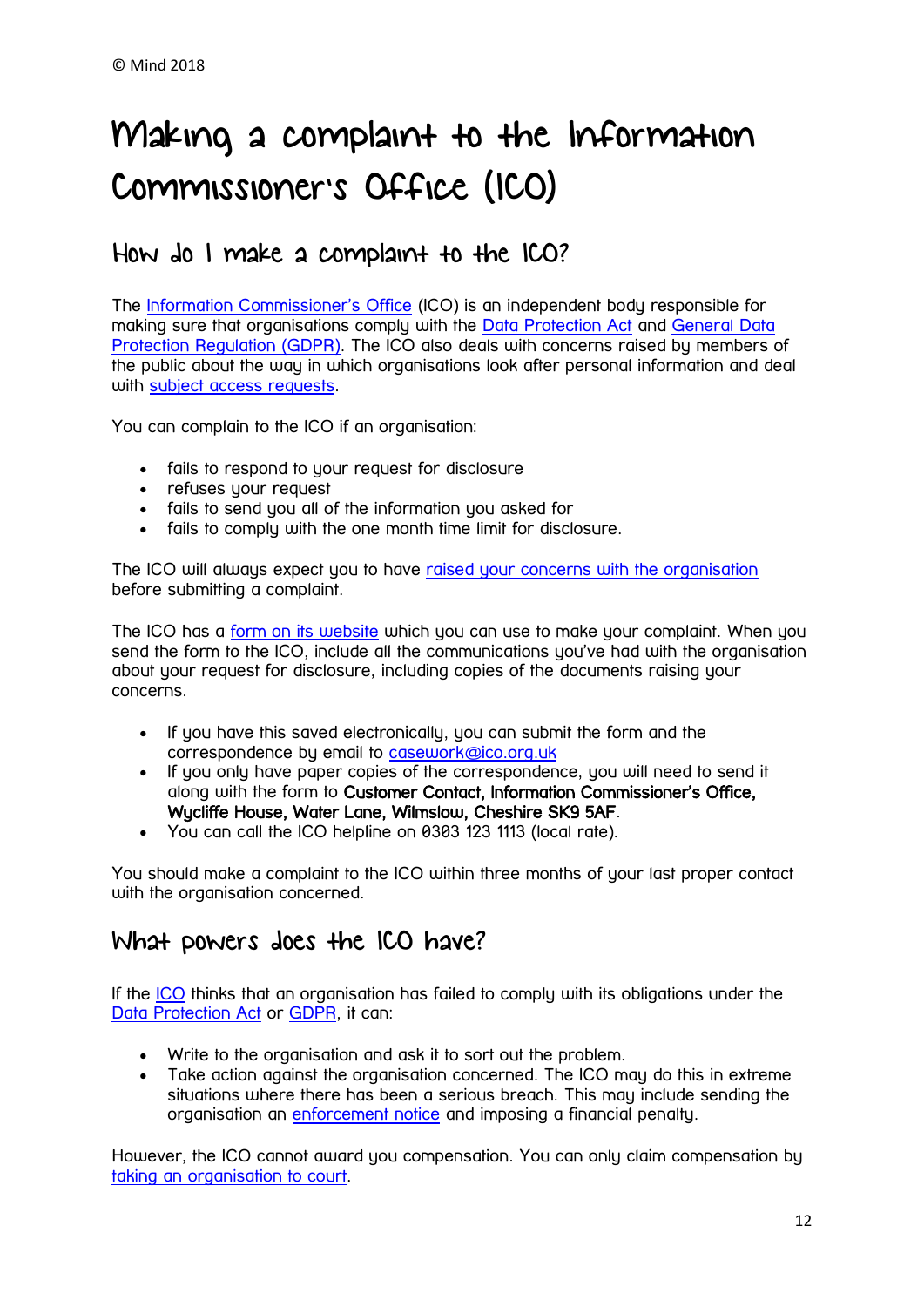### <span id="page-12-0"></span>Can I take an organisation to court?

You do have the right to take an organisation to court for failing to respond appropriately to a [subject access request,](https://www.mind.org.uk/information-support/new-legal-publications/my-personal-information-know-your-rights/terms-you-need-to-know/#Subject_Access_Request) but you need to be able to show the court that you tried to sort things out directly with the organisation first.

It's rare for things to get to this stage, as you should be able to sort the problem out by complaining to the ICO.

#### What can I ask the court for?

You can ask the court to order the organisation to put things right – for example to:

- disclose the information that you have requested
- pay you compensation for harm and distress caused to you as a result of the organisation's actions.

#### Legal aid

There's no legal aid available for this kind of court application so you would have to fund the case yourself, which could be costly. That's why you should always get specialist legal advice from a solicitor before making an application to court.

#### More information

- See [Useful contacts](https://www.mind.org.uk/information-support/legal-rights/personal-information/useful-contacts/) for more information on finding a solicitor.
- The [ICO website](https://ico.org.uk/for-the-public/compensation/) has further information which you may also find useful.

## Useful contacts